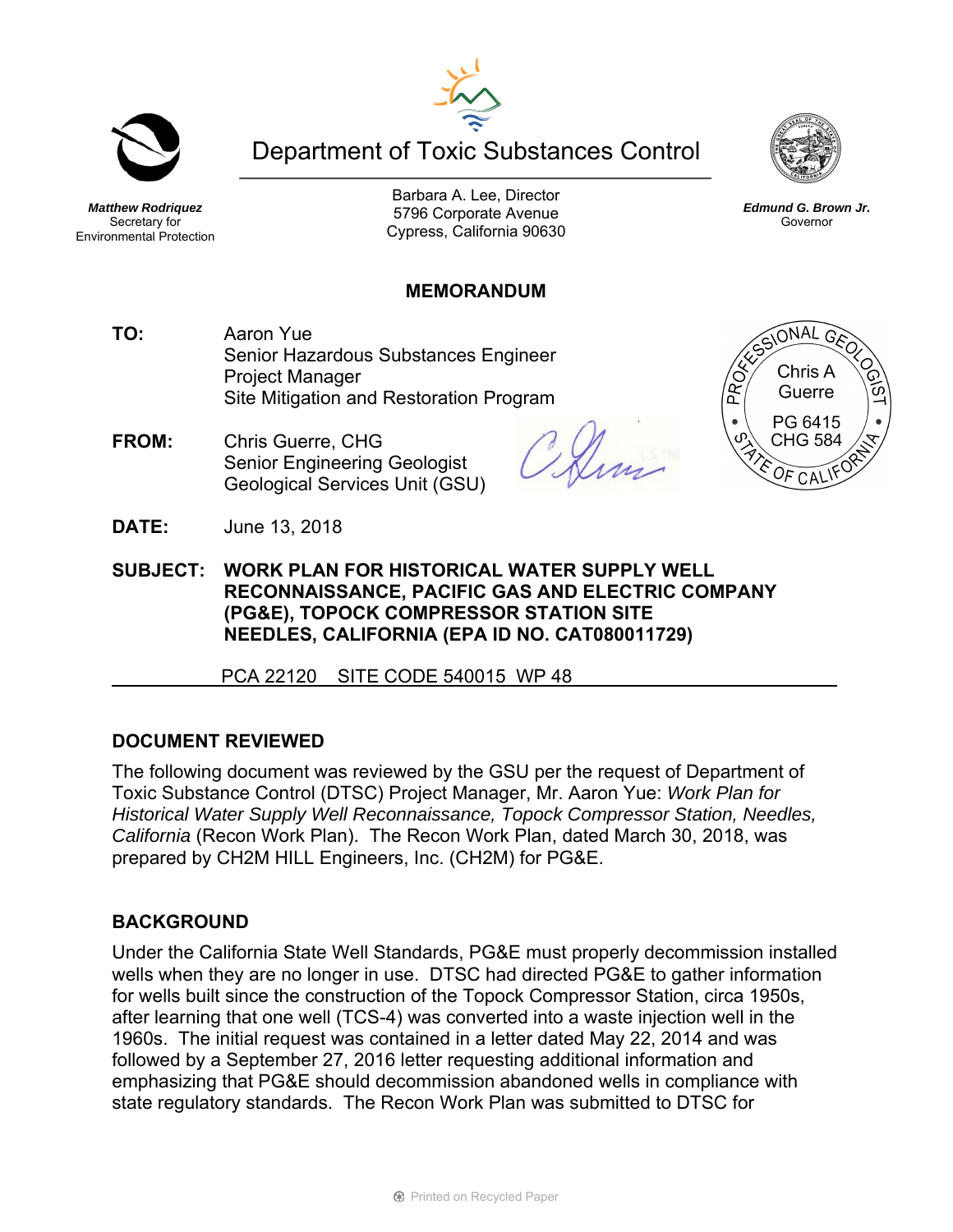PG&E Topock June 13, 2018 Aaron Yue **Page 2** 

comments in response to our September 27, 2016 letter. The existence and condition of most of the historic wells is unknown. PG&E prepared the Recon Work Plan in an attempt to locate the wells. The Recon Work Plan proposes to locate five historic wells utilizing the following sequential steps: 1) Conduct pre-surveys; 2) Conduct surface geophysical surveys; 3) Evaluate geophysical results; 4) Confirm geophysical anomalies with intrusive methods (e.g., potholing) if determined appropriate; 5) If located, assess well condition; and 6) Report out the results of the evaluation, including the development of plans for any subsequent evaluation of well conditions and decommissioning. This work will be conducted by PG&E under existing standards by law. PG&E's Recon Work Plan is not a request for DTSC's discretionary approval. The GSU is providing comments to the Recon Work Plan to ensure the best possible success for this effort. The results from PG&E's implementation of the Recon Work Plan may provide DTSC with further understanding of the environmental condition at the site, including the potential historical use of other wells for waste injection similar to TCS-4.

## **RECOMMENDATIONS**

The GSU reviewed the Recon Work Plan and does not object to its implementation. The GSU does recommend that PG&E revise the Recon Work Plan to incorporate the following comments.

- A. Include page numbers on all pages. Only the first page is numbered.
- B. Renumber or add a section heading since Section 2 is not present.
- C. Page 3, Section 1 Background: Revise the sentence as follows since some well construction information is available in the form of boring log, total depth, well yield, and survey data: *Therefore, all potential historical well locations are included for additional reconnaissance even with the limited in the absence of well construction information available.*
- D. Page 3, Section 3 Submittal of References: The section should indicate that many of the references listed in PG&E's July 14, 2014 response letter were not transmitted to DTSC or the Department of the Interior. DTSC requests that these references be provided to the agencies electronically.
- E. Page 4, Section 6 Proposed Survey Areas, Well #1 Area 1A: Figure 2 shows Well #1 located within both the Transwestern facility as well as on PG&E property south of the Transwestern facility. Using image overlays, the GSU independently found Well #1 to be located at the northeast corner of the work trailer as pictured on the middle illustration on Figure 2. The middle illustration appears to fit the main access road overlay image best. The GSU did not receive Drawing 580855 as pictured on Figure 2 (only the eastern portion of the drawing was received). DTSC requests that Drawing 580855 be provided electronically.
- F. Page 5, Section 6 Proposed Survey Areas, Well #2 Area 2A: The GSU recommends that handheld magnetic locators also be utilized for locating this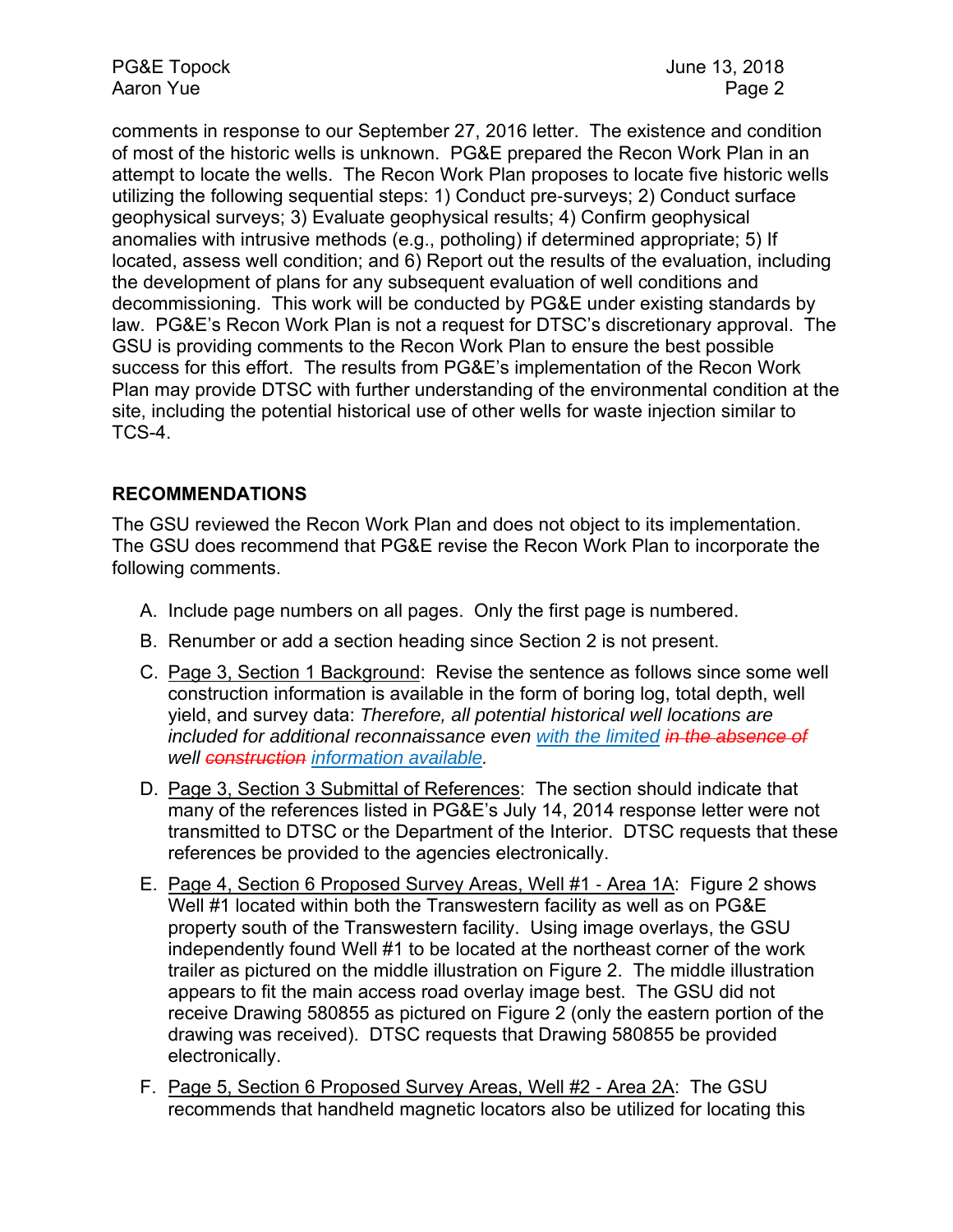well in the immediate area surrounding the circles pictured in Figure 3 as the area is not greatly disturbed and the handheld Schonstedt units used previously at the well TCS-4 area performed quite well in the field. The Recon Work Plan should specify that handheld magnetic locators will be onsite and available for assessing all wells.

- G. Page 5, Section 6 Proposed Survey Areas, Well #3 Area 3D: This section eliminates the existing well near the former resort from further consideration largely due to its smaller well diameter. For completeness, the Recon Work Plan should be revised to specify the diameter of the existing well in this area and the known and anticipated diameters of all the 1950 era wells. Should it turn out that smaller diameter historic wells be discovered in the future at other survey areas, this existing well may need to be reevaluated.
- H. Page 6, Section 6 Proposed Survey Areas, Well #5 Area 5A: The Recon Work Plan should specify that if Well 5 has not been located, then the eliminated eastern portion of Area 5A should be closely examined during earth work during remedy construction and IM3 decommissioning. A similar issue exists for the less likely well location Area 5D.
- I. Page 6, Section 6 Proposed Survey Areas, PGE-02: In this section, please document the infrastructure associated with this well as it may assist in its discovery. Specifically, the 4-inch and 6-inch water lines leading to PGE-02 (and PGE-01) should be mentioned (see Drawing 482629) so that geophysical assessment can plan for the evaluation of the water lines which should lead to the well head. Similarly, the electrical cable and conduit discovered in the freeway cut during the soil investigation of Area of Concern 14 should be mentioned as it may also lead to the well head. Finally, please clarify in the Recon Plan if the well survey coordinates documented on drawings can be used to precisely locate well PGE-02. The Recon Work Plan should incorporate the items discussed above.
- J. Page 8, Section 7.2. Non-Intrusive Geophysical Survey, Paragraph 5: The section language should be modified as suggested to notify agencies on the need for surveys: "*This approach will utilize the early geophysical data collected from the most likely areas or portions of areas to inform the need for surveys of the larger area or deprioritized areas. Agencies will be notified prior to surveys and prior to eliminating survey areas or significantly reducing survey areas."*
- K. Page 9, Section 7.5 Well Condition Assessment, Topock-1: The paragraph for well Topock 1 should be revised to address the great potential that this well site has been modified significantly by recent grading in the area. A geophysical survey will be needed if the well has been covered during grading.

DTSC requests that PG&E consider the comments noted in this memorandum and revise the Recon Work Plan accordingly.